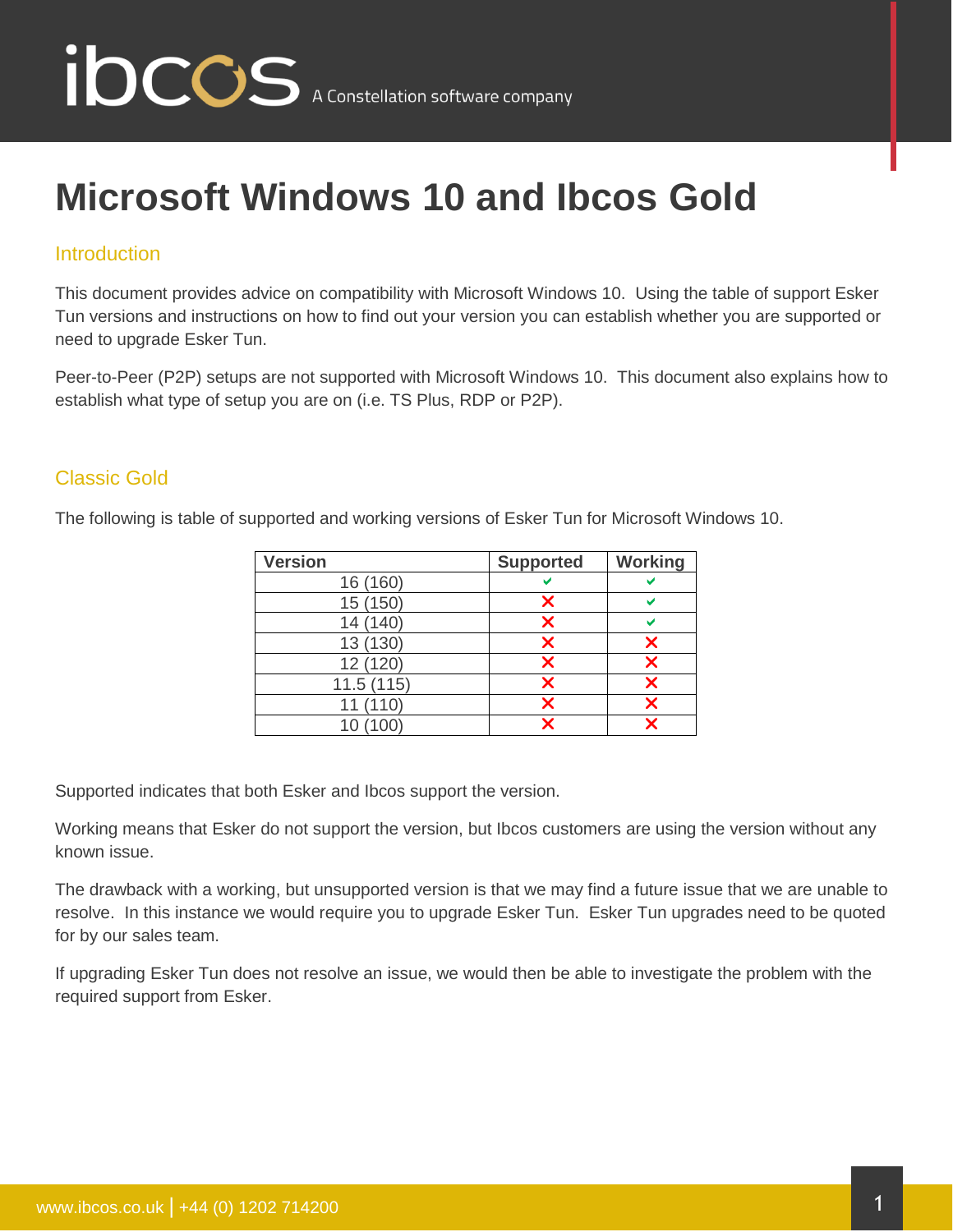

### Finding Out Your Tun Version

In Esker Tun click the help tab at the top of the page and go to help. This will show you the Product Version.

Another way you can find out which version of Esker Tun you have is by looking at your Esker Tun licence number. The three numbers towards the end of the licence, show you the version of it. For example, if your licence is 360011234567891-160-1, the number highlighted tells you that it is a version 16 licence. See below for how to find your licence number.

#### How to find you Tun Licence Number on your PC

Go to your start menu



#### Look for a directory called **Esker Tun**

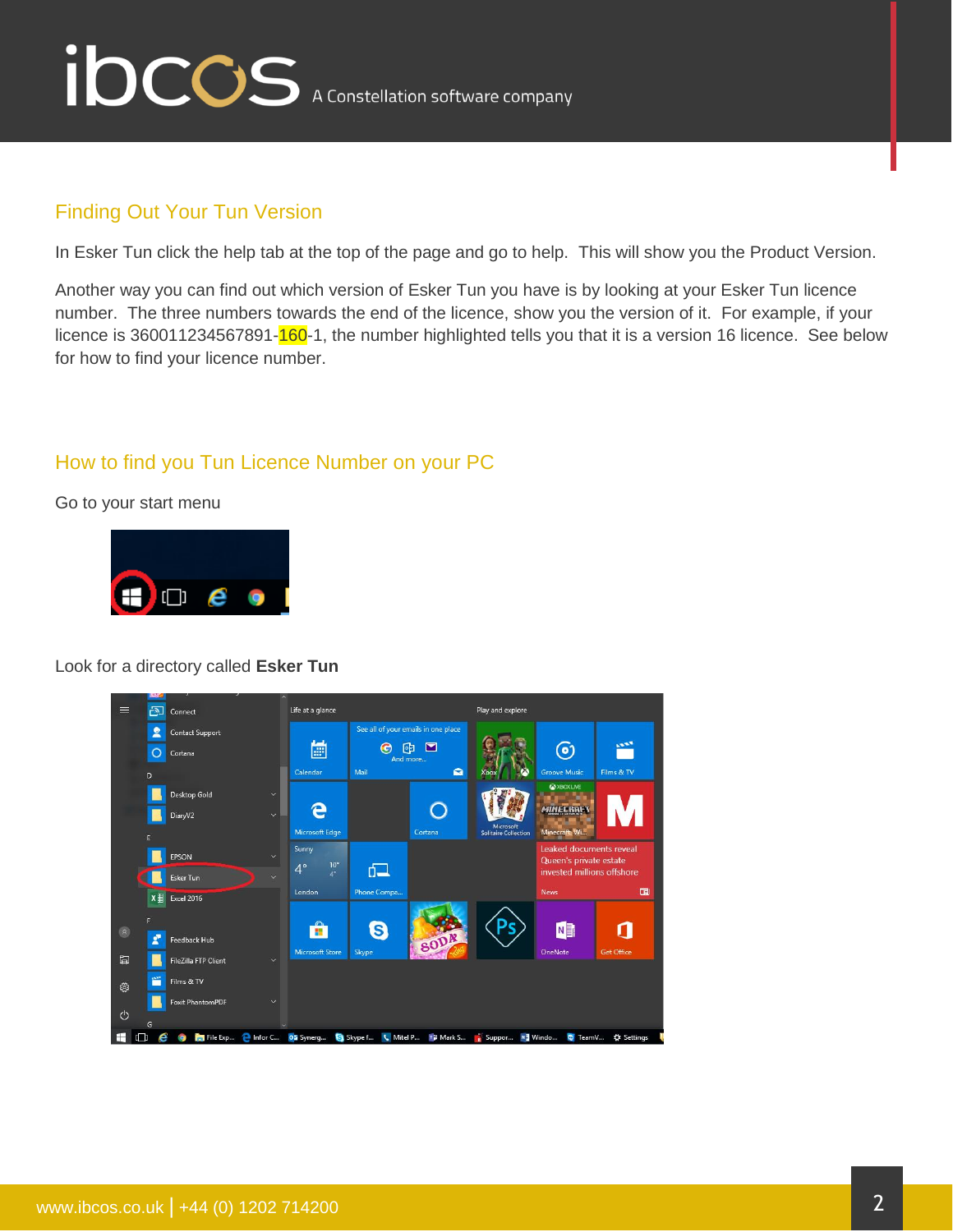# ibccos A Constellation software company

#### Click onto to Licence Control Manager



Within the box that pops up, it will show you your **TUN Licence** under Serial Number

| Esker Licensing Administration |                              |              |       |       |                   | $\hspace{0.1mm}-\hspace{0.1mm}$ | $\times$      |
|--------------------------------|------------------------------|--------------|-------|-------|-------------------|---------------------------------|---------------|
| 四:4                            |                              |              |       |       |                   |                                 |               |
| Servers<br>$\land$             | Serial Number<br>Product     | <b>Total</b> | Local | Maxim | Installation date |                                 |               |
| $\Box$ <b>EH</b> IBPOW-TAN     | Tun PLUS<br>$-160-1$<br>3600 |              |       |       | 2016-03-07        |                                 |               |
|                                |                              |              |       |       |                   |                                 |               |
|                                |                              |              |       |       |                   |                                 |               |
|                                |                              |              |       |       |                   |                                 |               |
| $\omega$<br>$\leq$             |                              |              |       |       |                   |                                 |               |
| $\rightarrow$                  | $\langle$                    |              |       |       |                   |                                 | $\rightarrow$ |
| Ready                          |                              |              |       |       |                   |                                 | ÷             |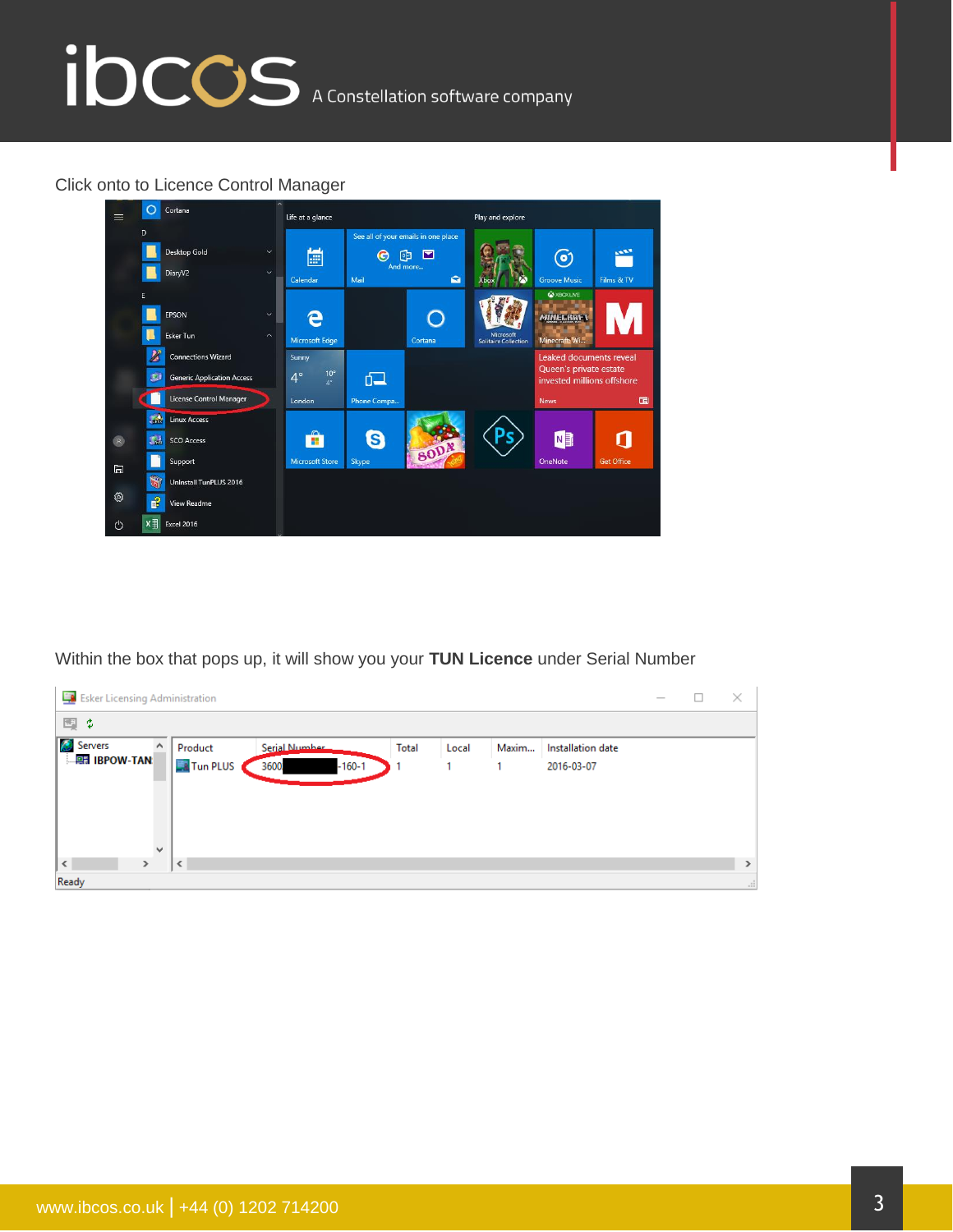

#### Windows Gold

Microsoft Windows 10 is not supported with Peer-to-Peer (P2P) Windows Gold. TS Plus and RDP setups are support with Microsoft Windows 10.

### Finding Out Your Type of Windows Gold

You can find out what type of Windows Gold you are running from the shortcut on your desktop.

Right click on your Windows Gold Icon

| ibcos |                            |  |
|-------|----------------------------|--|
| Wir   | Open                       |  |
|       | Open file location         |  |
|       | Run as administrator<br>Đ  |  |
|       | Troubleshoot compatibility |  |
|       | Pin to Start               |  |
|       | Scan for Viruses           |  |
|       | Pin to taskbar             |  |
|       | Restore previous versions  |  |
|       | ⋋<br>Send to               |  |
|       | Cut                        |  |
|       | Copy                       |  |
|       | Create shortcut            |  |
|       | Delete                     |  |
|       | Rename                     |  |
|       | Properties                 |  |

#### Click on properties

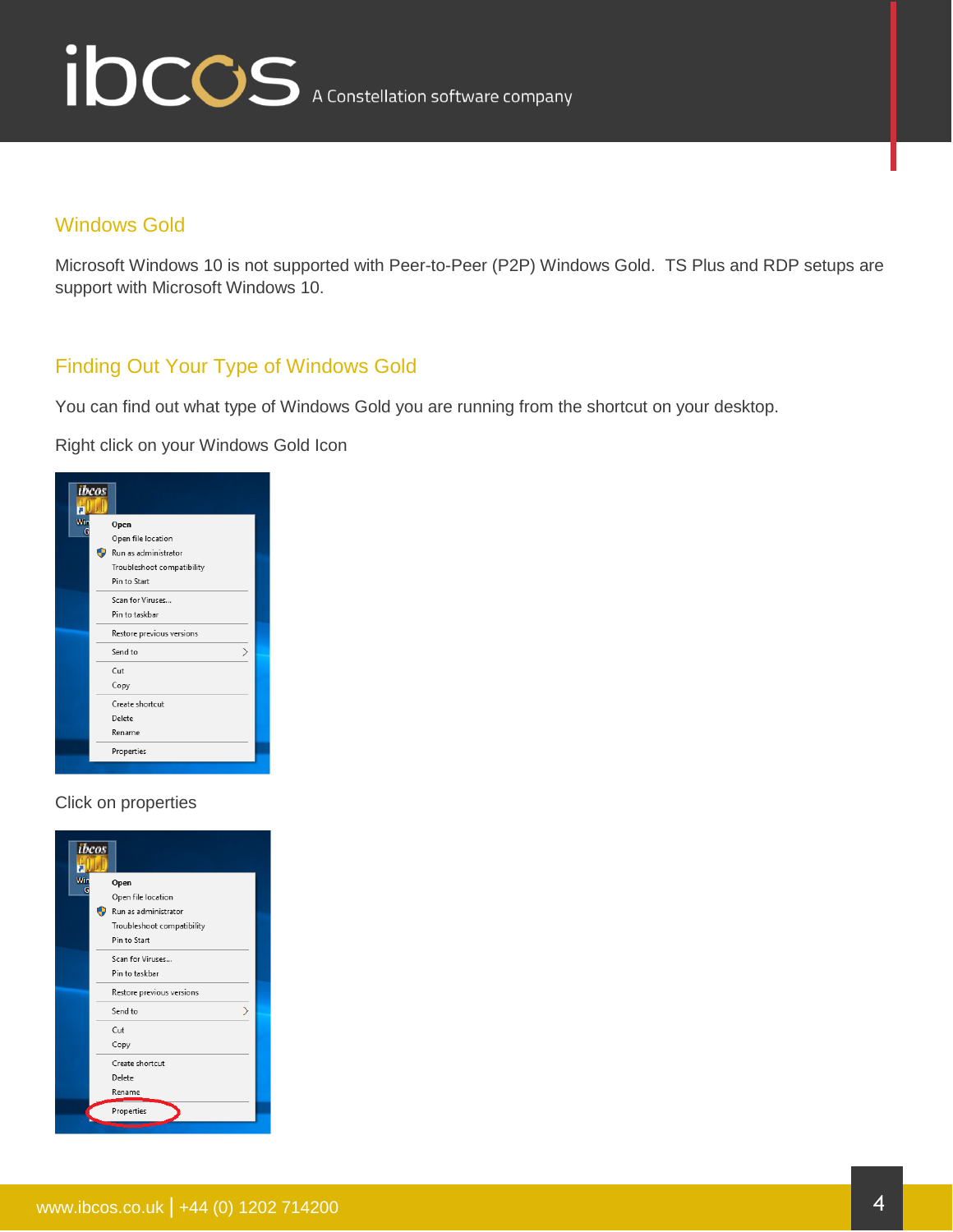## ibccos A Constellation software company

When the properties box opens, look at the end of the target line and use the table below to find out if your Windows Gold is supported for Microsoft Windows 10.

| Windows Gold Properties<br>×     |                                               |                                           |  |  |
|----------------------------------|-----------------------------------------------|-------------------------------------------|--|--|
| Security<br>General              | Details<br>Shortcut                           | <b>Previous Versions</b><br>Compatibility |  |  |
| ibcos<br>п                       | <b>Windows Gold</b>                           |                                           |  |  |
| Target type:                     | Application                                   |                                           |  |  |
| Target location: gold<br>larget: | C:\gold\gold9-10.exe                          |                                           |  |  |
|                                  |                                               |                                           |  |  |
| Start in:                        | C:\gold                                       |                                           |  |  |
| Shortcut key:                    | <b>None</b>                                   |                                           |  |  |
| Run <sup>-</sup>                 | Normal window                                 |                                           |  |  |
| Comment:                         |                                               |                                           |  |  |
|                                  | Advanced<br>Change Icon<br>Open File Location |                                           |  |  |
|                                  |                                               |                                           |  |  |
|                                  |                                               |                                           |  |  |
|                                  |                                               |                                           |  |  |
|                                  | OK                                            | Cancel<br>Apply                           |  |  |

Depending on the type of file you are running tells you what type of gold you have.

| <b>Target File Extension</b> | <b>Windows Gold Type</b> | <b>Supported on Microsoft Windows 10</b> |
|------------------------------|--------------------------|------------------------------------------|
| .exe                         | <b>TS Plus</b>           |                                          |
| .rdp                         | <b>RDP</b>               |                                          |
| .bat                         | Peer-to-Peer             |                                          |

#### Known Issues

An issue we are aware of is importing into Gold, e.g. price files, background forms, pick list and e-mail footers do not work for some complies of Microsoft Windows 10. When generating the list of files you want to import, the Microsoft Windows 10 PC does not show anything, but if you keep on trying, the import will generate the list.

Exporting from Gold can also be a problem. For sites with older Gold servers, exporting may not work. If the server has a Linux operating system on it, an update to a background processes can resolve this issue. If however the server has an older Unix operating system, there is a high chance for the exporting to not work at all. This is due to the age differences between the two operating systems.